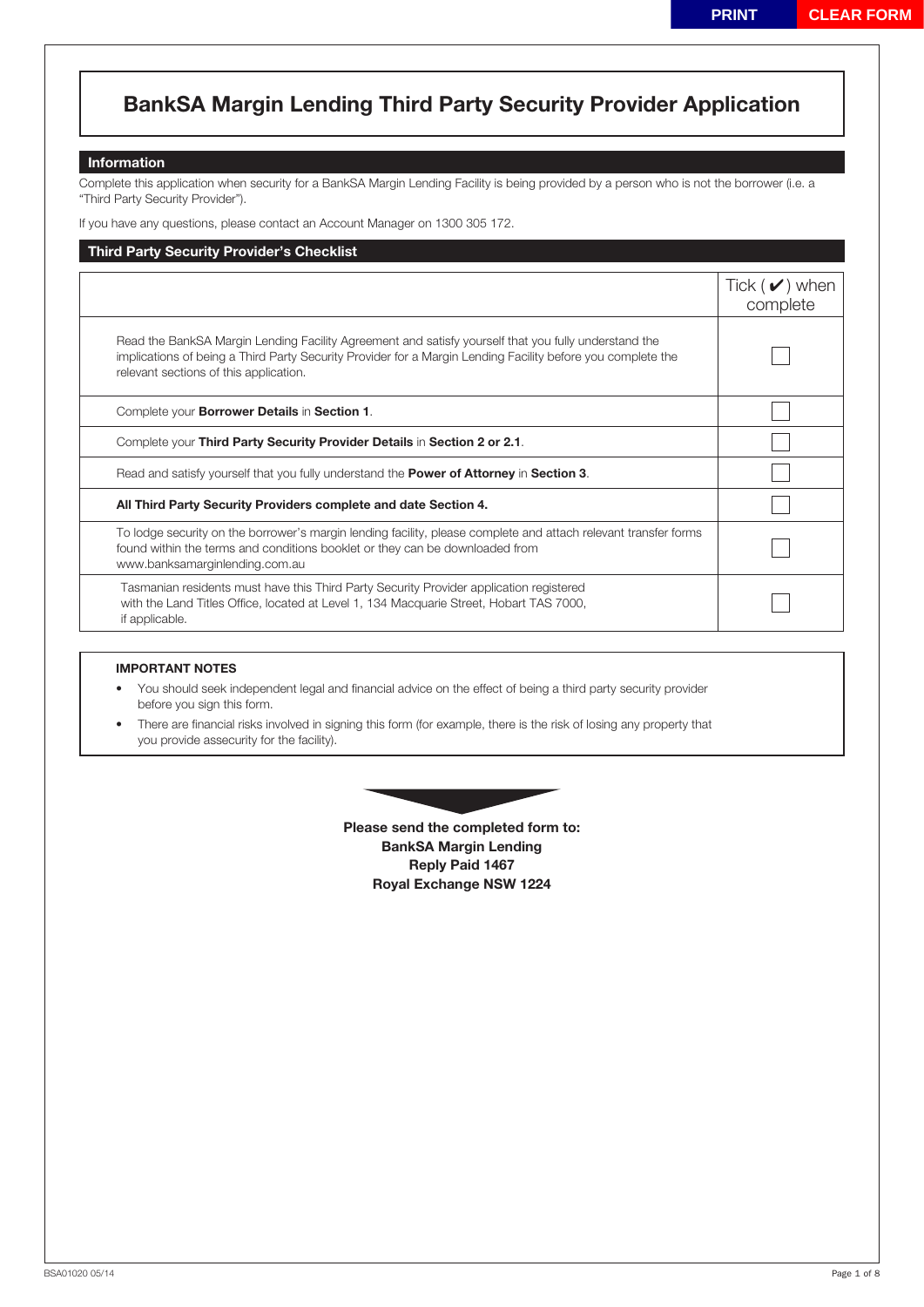|                                                                           | <b>Section 1 Borrower Details</b>                                          |                     |                        | Name of borrower(s) – If the Borrower is a Trust or Company please specify the Company or Trust name |  |
|---------------------------------------------------------------------------|----------------------------------------------------------------------------|---------------------|------------------------|------------------------------------------------------------------------------------------------------|--|
|                                                                           |                                                                            |                     |                        |                                                                                                      |  |
|                                                                           | Borrower's Client Reference Number (if known)                              |                     |                        |                                                                                                      |  |
|                                                                           |                                                                            |                     |                        |                                                                                                      |  |
|                                                                           | Section 2 Third Party Security Provider Details (Individual)               |                     |                        |                                                                                                      |  |
| <b>First Individual Third Party Security Provider</b><br>Surname<br>Title |                                                                            |                     | Given names(s) in full |                                                                                                      |  |
|                                                                           |                                                                            |                     |                        |                                                                                                      |  |
| Date of birth                                                             |                                                                            |                     |                        |                                                                                                      |  |
|                                                                           | Residential address (PO Box not accepted)                                  |                     |                        |                                                                                                      |  |
| <b>Street</b>                                                             |                                                                            |                     |                        |                                                                                                      |  |
| Suburb/Town                                                               |                                                                            | State               | Postcode               | Country                                                                                              |  |
| <b>Street</b>                                                             | Mailing address - Write "as above" if the same as your residential address |                     |                        |                                                                                                      |  |
| Suburb/Town                                                               |                                                                            | <b>State</b>        | Postcode               | Country                                                                                              |  |
| Daytime phone number                                                      |                                                                            | Mobile phone number | Email address          |                                                                                                      |  |
|                                                                           |                                                                            |                     |                        | Holder Identification Number (HIN), if known. If HIN not known we will insert later on your behalf.  |  |
|                                                                           |                                                                            |                     |                        |                                                                                                      |  |
|                                                                           | <b>Second Individual Third Party Security Provider</b>                     |                     |                        |                                                                                                      |  |
|                                                                           | Surname                                                                    |                     | Given names(s) in full |                                                                                                      |  |
|                                                                           |                                                                            |                     |                        |                                                                                                      |  |
| Τ                                                                         |                                                                            |                     |                        |                                                                                                      |  |
|                                                                           | Residential address (PO Box not accepted)                                  |                     |                        |                                                                                                      |  |
|                                                                           |                                                                            |                     |                        |                                                                                                      |  |
|                                                                           |                                                                            |                     |                        |                                                                                                      |  |
|                                                                           |                                                                            | <b>State</b>        | Postcode               | Country                                                                                              |  |
| Title<br>Date of birth<br><b>Street</b><br>Suburb/Town<br><b>Street</b>   | Mailing address - Write "as above" if the same as your residential address |                     |                        |                                                                                                      |  |
|                                                                           |                                                                            |                     |                        |                                                                                                      |  |
|                                                                           |                                                                            | State               | Postcode               | Country                                                                                              |  |
| Suburb/Town<br>Daytime phone number                                       |                                                                            | Mobile phone number | Email address          |                                                                                                      |  |

BSA01020 05/14 Page 2 of 8

**OBankSA**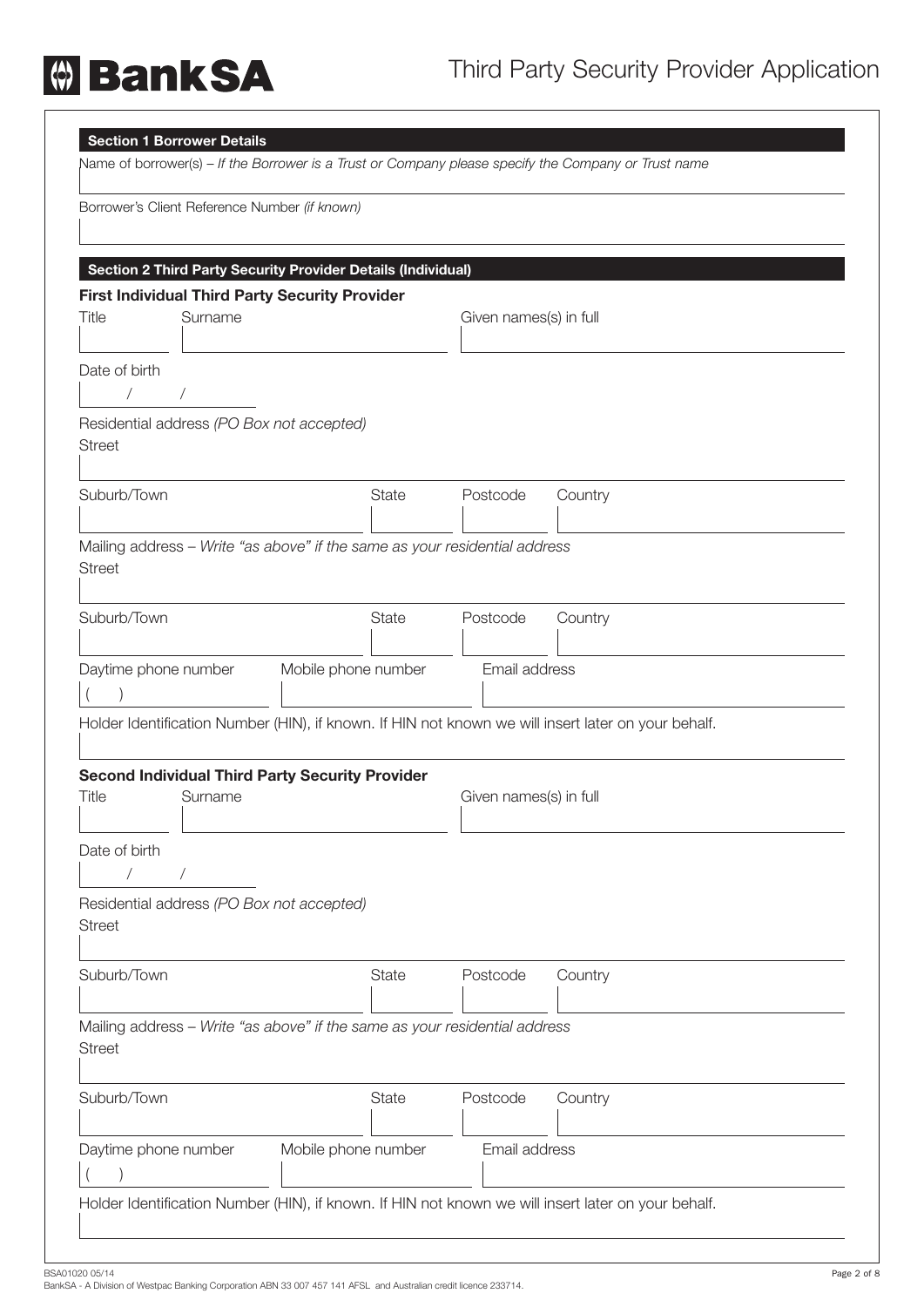|               | Section 2.1 Third Party Security Provider Details                                                   |       |                |                        |                                                       |
|---------------|-----------------------------------------------------------------------------------------------------|-------|----------------|------------------------|-------------------------------------------------------|
|               | <b>Company acting as Third Party Security Provider</b><br>Full Name of Company                      |       |                | <b>ABN</b>             |                                                       |
|               | Australian Company Public                                                                           |       |                |                        | Australia Company Private (also complete Section 2.2) |
| <b>Street</b> | Mailing address                                                                                     |       |                |                        |                                                       |
| Suburb        |                                                                                                     | State | Postcode       | Country                |                                                       |
|               | Name of contact person                                                                              |       |                | Daytime contact number |                                                       |
| Email address |                                                                                                     |       |                |                        |                                                       |
|               | Holder Identification Number (HIN), if known. If HIN not known we will insert later on your behalf. |       |                |                        |                                                       |
| Title         | <b>Company Director Details Please list ALL Company Directors</b><br>Surname                        |       | Given names(s) |                        | Date of birth<br>$\sqrt{2}$                           |
| <b>Street</b> | Residential address (PO Box not accepted)                                                           |       |                |                        |                                                       |
| Suburb/Town   |                                                                                                     | State | Postcode       | Country                |                                                       |
| Title         | Surname                                                                                             |       | Given names(s) |                        | Date of birth<br>$\sqrt{2}$                           |
| <b>Street</b> | Residential address (PO Box not accepted)                                                           |       |                |                        |                                                       |
| Suburb/Town   |                                                                                                     | State | Postcode       | Country                |                                                       |
| Title         | Surname                                                                                             |       | Given names(s) |                        | Date of birth<br>$\sqrt{2}$<br>$\sqrt{2}$             |
| <b>Street</b> | Residential address (PO Box not accepted)                                                           |       |                |                        |                                                       |
| Suburb/Town   |                                                                                                     | State | Postcode       | Country                |                                                       |
| Title         | Surname                                                                                             |       | Given names(s) |                        | Date of birth<br>$\sqrt{2}$                           |
| <b>Street</b> | Residential address (PO Box not accepted)                                                           |       |                |                        |                                                       |
| Suburb/Town   |                                                                                                     | State | Postcode       | Country                |                                                       |
|               |                                                                                                     |       |                |                        |                                                       |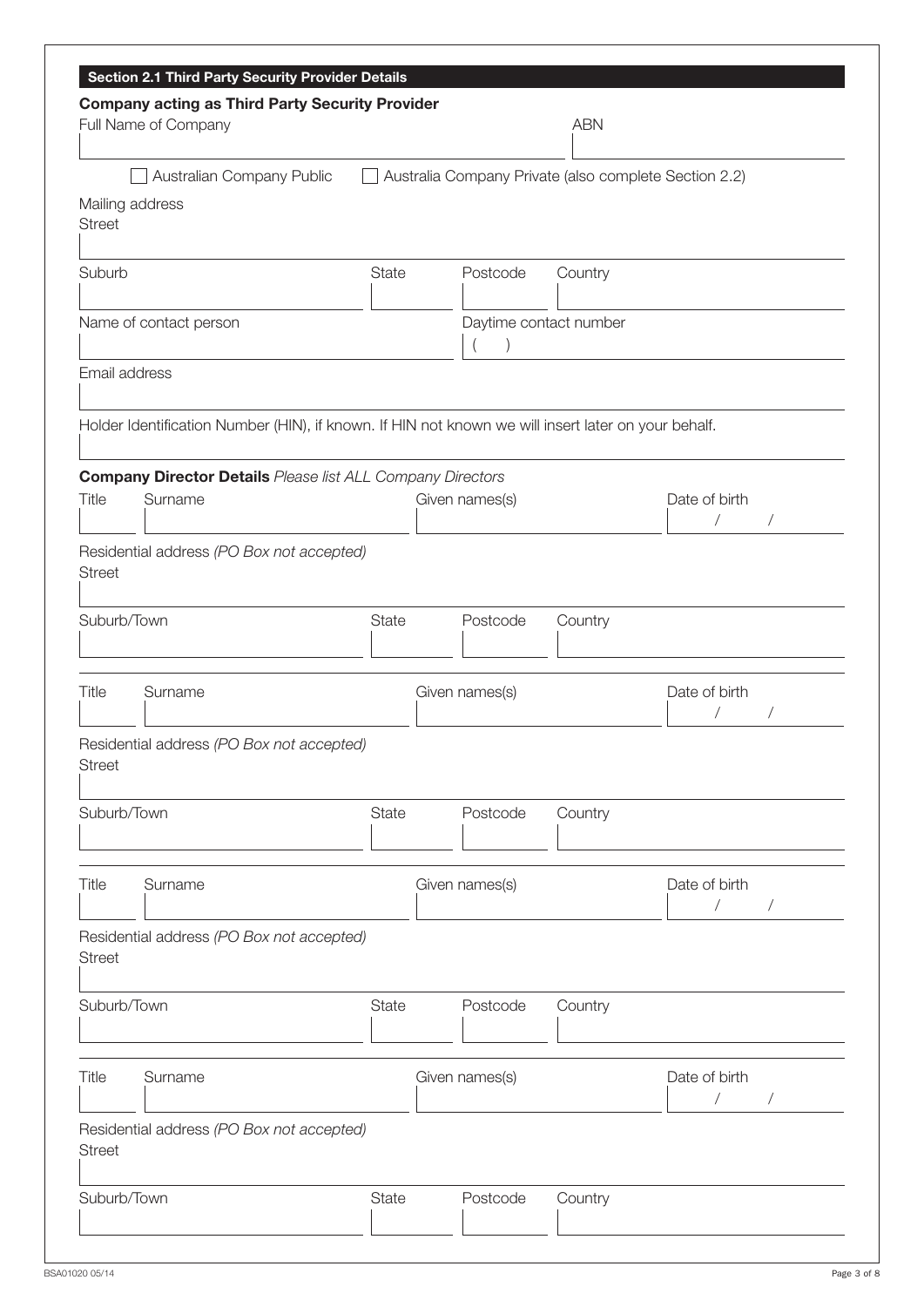## **Section 3 Power of Attorney**

This section of the application comprises a deed, made on the day indicated in Section 4 by each signatory.

#### **1 Appointment**

- 1.1 You (being each Third Party Security Provider) appoint BankSA A Division of Westpac Banking Corporation ("BankSA"), Value Nominees Pty Limited and each of their d rectors, secretaries and employees separately as your attorneys.
- 1.2 You agree to formally approve anything an attorney does under this power of attorney. You declare that this power of attorney is given for valuable consideration and agree that you may not revoke the appointment.

### **2 Power**

- 2.1 An attorney may, in your name:
	- (a) doeverythingBankSA A Division of Westpac Banking Corporation or Value Nominees Pty Limited needs to execute and deliver for you the documents listed in Schedule 1; and
	- (b) do everythingBankSA A Division of Westpac Banking Corporationor Value Nominees Pty Limited needs to execute and deliver for you any documents in connection with the documents referred to in Schedule 1; and
	- (c) do anything which you can do as owner of the "mortgaged property" (as defined in the Terms and Conditions), or anything which you can do in the transactions contemplated by the documents listed in Scheduld
	- (d) stamp and register any of the documents listed in Schedule 1.

## **3 Declaration**

- 3.1 You declare that:
	- (a) anything BankSA A Division of Westpac Banking Corporation or Value Nominees Pty Limited does in exercising powers given to them under this power of attorney will be binding on you and anyone else as if you had done the acts yourself; and
	- (b) any person who deals with your attorneys in good faith, may accept as true a statement the attorney signs which says:
	- (i) an act of the attorney is a proper exercise of the powers under this power of attorney; and/or
	- (ii) this power of attorney has not been revoked.

#### **4 Indemnity**

- 4.1 You agree to indemnify the attorneys against, and you must therefore pay the attorneys on demand for, loss or costs they suffer or incur in exercising powers under this power of attorney.
- 4.2 You authorise the attorneys to exercise the powers under this power of attorney even if this involves a conflict of duty or the attorneys (or a person they know) have a personal interest in doing so.

## **SCHEDULE 1**

Documents covered by this power of attorney:

- 1. Terms and Conditions between BankSA A Divison of Westpac Banking Corporation, any of its subsidiaries, you and anyone else who signs this application form or who is joined in the agreement, in whatever capacity.
- 2. Any instrument and any form dea il ng in any way or relating to the mortgaged property including transfers, exercises of options, redemption requests and any controlling participant arrangement in relation to uncertificated securities.
- 3. Any application for the issue of certificates under section 1070D of the Corporations Act.
- 4. Any appointment of a person to hold all or part of the mortgaged property for you as your nominee.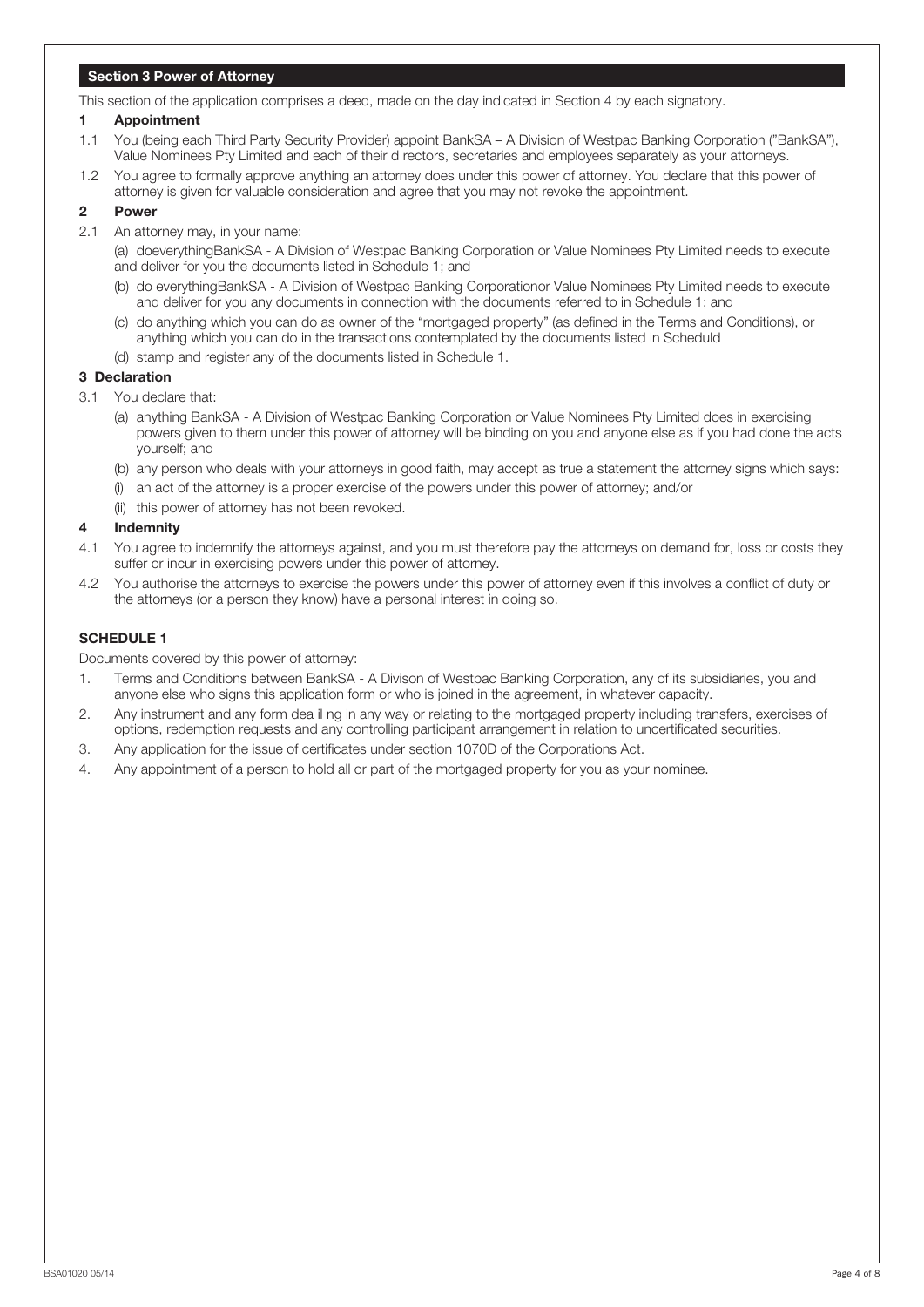## **Section 4 Declaration and Signing**

Please consider the following carefully before you send us your application. By signing this application:

- You acknowledge having read the BankSA Margin Lending Facility Agreement, the BankSA Margin Lending Product Disclosure Statement, the BankSA Margin Lending Financial Services Guide, the Risk Disclosure Statement, the Power of Attorney conditions and the CHESS explanation.
- You acknowledge understanding the risks of Margin Lending and your obligations if we accept your application.
- You acknowledge that the information provided to BankSA in connection to this application is true and correct.
- You give our officers and us the power to enter into agreements which bind you and do other things on your behalf without referring to you, including to complete your HIN details in your Sponsorship Agreement.
- You acknowledge that you have read and understood the information under the heading BankSA Privacy Statement and other reporting obligations for personal information about individuals in the Appendix, and consent to the collection, use and disclosure of personal information in accordance with the BankSA Privacy Statement and other reporting obligations.
- You acknowledge that if there is an event of default, there is the risk of losing any property that has been given as security for the facility.
- You acknowledge receiving a copy of the sponsorship agreement (contained in Part VIII of the Terms and Conditions) for your records.

Only sign this application if the above is satisfactory to you. If it is not, you must seek independent legal advice.

Signed, Sealed and Delivered as a Deed on



**The date MUST be completed.** 

#### **This section must be completed**

## **First Third Party Security Provider Second Third Party Security Provider**

Print Full name Print Full name

Signature Signature Signature Signature Signature Signature Signature Signature Signature

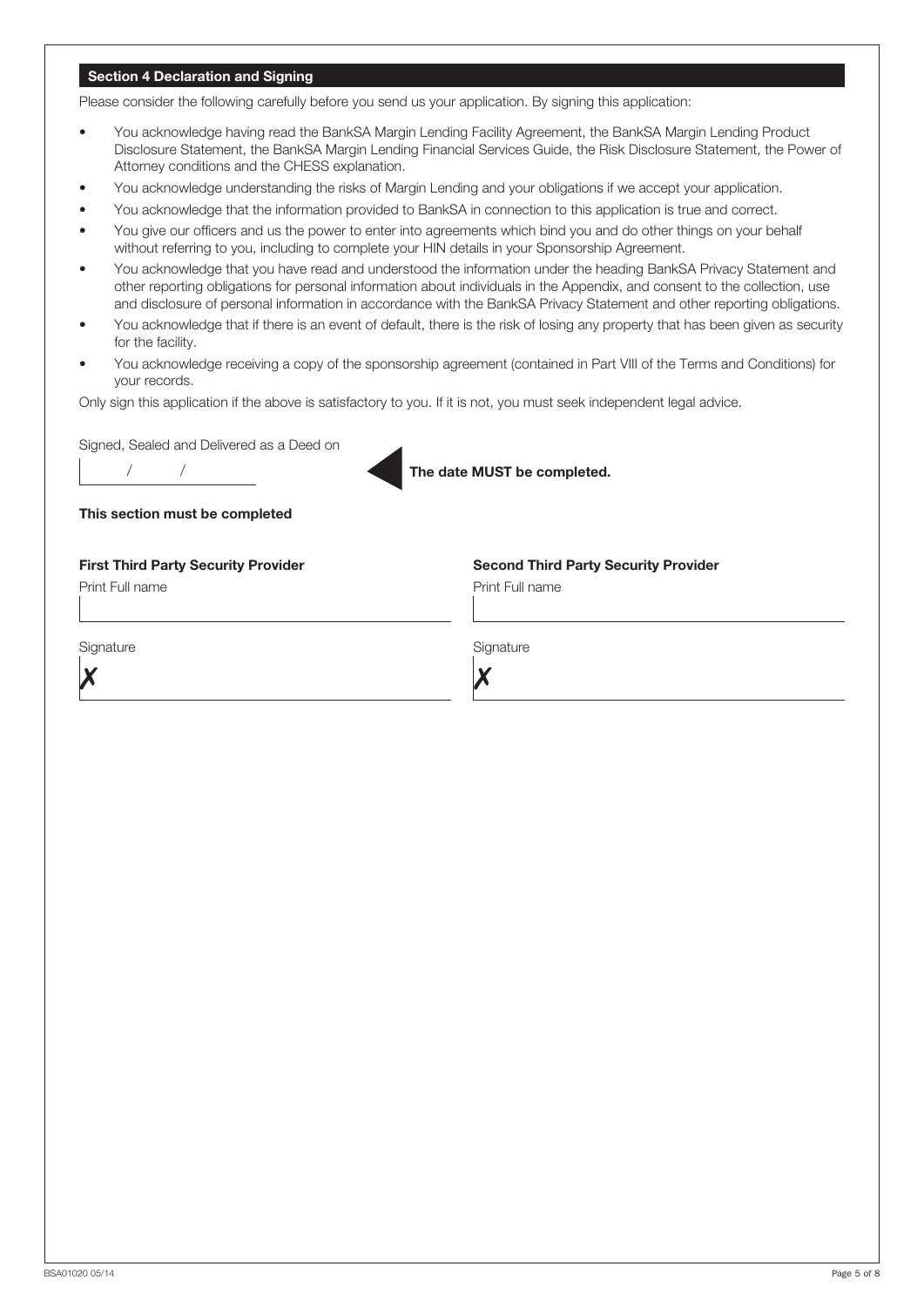## **Company Third Party Security Provider**

*In all cases, either two directors, one director and one secretary or the sole director/secretary must sign.*

Please consider the following carefully before you send us your application.

By signing this application:

- You acknowledge having read the BankSA Margin Lending Facility Agreement, the BankSA Margin Lending Product Disclosure Statement, the BankSA Margin Lending Financial Services Guide, the Risk Disclosure Statement, the Power of Attorney conditions and the CHESS explanation.
- You acknowledge understanding the risks of Margin Lending and your obligations if we accept your application.
- You give our offices and us the power to enter into agreements which bind you and do other things on your behalf without referring to you, including to complete your HIN details in your Sponsorship Agreement.
- You acknowledge that you have read and understood the information under the heading BankSA Privacy Statement and other reporting obligations for personal information about individuals in the Appendix, and consent to the collection, use and disclosure of personal information in accordance with the BankSA Privacy Statement and other reporting obligations.
- You acknowledge that the information provided to BankSA in connection to this application is true and correct.
- You acknowledge that if there is an event of default, there is the risk of losing any property that has been given as security for the facility.
- You acknowledge receiving a copy of the sponsorship agreement (contained in Part VII of the Terms and Conditions) for you records.

Only sign if this application if the above is satisfactory to you. If not you must seek independent legal advice.

Signed, Sealed and Delivered as a Deed on

| (The date MUST be completed)               |                                                                      |  |  |
|--------------------------------------------|----------------------------------------------------------------------|--|--|
| <b>Company Director</b><br>Print Full name | <b>Company Director/Secretary (if applicable)</b><br>Print Full name |  |  |
| Office held                                | Office held                                                          |  |  |
| Signature                                  | Signature                                                            |  |  |
|                                            |                                                                      |  |  |
| Common Seal (if applicable)                |                                                                      |  |  |
|                                            |                                                                      |  |  |
|                                            |                                                                      |  |  |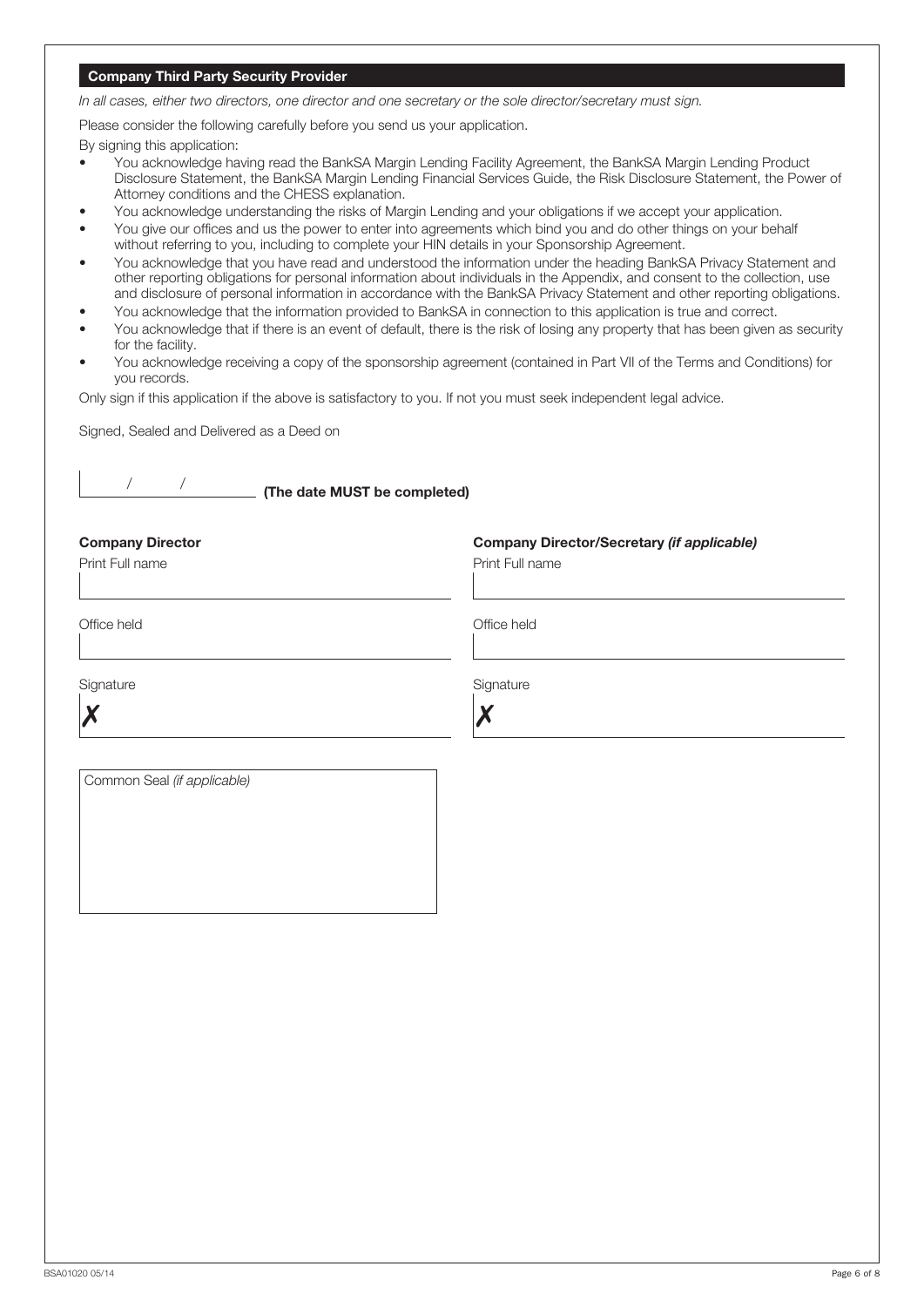# **BankSA Privacy Statement and other reporting obligations**

#### **Personal information**

We collect personal information from you to process your application, provide you with your product or service, and manage your product or service. We may also use your information to comply with legislative or regulatory requirements in any jurisdiction, prevent fraud, crime or other activity that may cause harm in relation to our products or services and help us run our business. We may also use your information to tell you about products or services we think may interest you.

If you do not provide all the information we request, we may need to reject your application or we may no longer be able to provide a product or service to you.

We may disclose your personal information to other members of the Westpac Group, anyone we engage to do something on our behalf, rewards program administrators and other organisations that assist us with our business.

We may disclose your personal information to an entity which is located outside Australia. Details of the countries where the overseas recipients are likely to be located are in our privacy policy.

As a provider of financial services, we have obligations to disclose some personal information to government agencies and regulators in Australia, and in some cases offshore. We are not able to ensure that foreign government agencies or regulators will comply with Australian privacy laws, although they may have their own privacy laws. By using our products or services, you consent to these disclosures.

We are required or authorised to collect personal information from you by certain laws. Details of these laws are in our privacy policy. Our privacy policy is available at banksa.com.au or by calling us on 13 13 76. It covers:

- how you can access the personal information we hold about you and ask for it to be corrected;
- how you may complain about a breach of the Australian Privacy Principles or a registered privacy code and how we will deal with your complaint;
- how we collect, hold, use and disclose your personal information in more detail.

We will update our privacy policy from time to time.

#### **Credit information**

We may:

- obtain consumer credit information about you from a credit reporting body to enable us to assess your creditworthiness;
- obtain information about your commercial activities or commercial credit worthiness from a business which provides information about the commercial credit worthiness;
- exchange personal information and credit information about you with other credit providers to assess your application and creditworthiness and to notify them of any defaults by you;
- disclose credit information and other personal information about you to a guarantor or to a proposed guarantor (for the purpose of them considering whether to offer to act as guarantor);
- give or obtain a banker's opinion about you.

If you are a proposed guarantor, we may obtain credit reporting information about you from a credit reporting body for the purpose of assessing whether to accept you as a guarantor.

If you have made your application or have been introduced to us through a broker or other intermediary, we may exchange credit information and other personal information about you with them. We may also communicate with them directly in relation to your application instead of communicating with you.

The privacy page of our website banksa.com.au includes a "Statement of Notifiable Matters". These are matters you should be aware of in relation to the use and disclosure of your credit information. This statement includes:

- details of the credit reporting bodies to which we are likely to disclose your credit information, the types of credit information we may give them and how this information will be used;
- your rights over your credit information, including how you can access and correct your information and make complaints;
- your rights to direct a credit reporting body to limit the use of your information for direct marketing purposes and what protections are available if you believe you are a victim of fraud; and
- information about our Credit Reporting Policy.

You can call us on 13 13 76 for a hard copy of the Statement of Notifiable Matters.